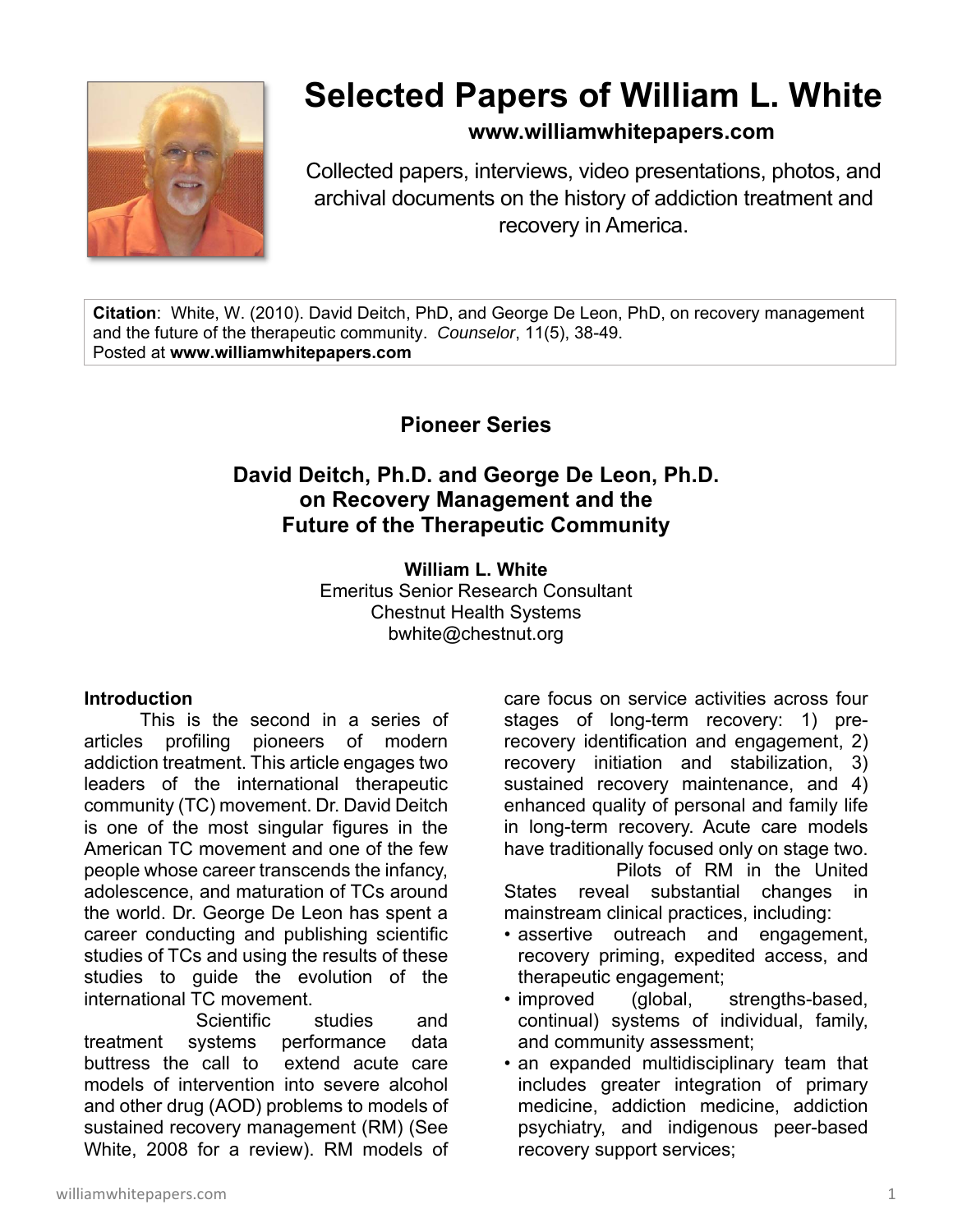- a shift in the service relationship from that of the hierarchy of the expert-to-patient encounter to that of a sustained recovery partnership model;
- enhancements in the scope, quality, and duration of addiction treatment, with an emphasis on continuity of contact over time in a primary recovery support relationship;
- broadened locus of service delivery, including home- and neighborhood-based service delivery and co-location within indigenous non-stigmatized service sites, e.g., health clinics, community centers, churches;
- assertive linkage of individuals and families to communities of recovery and new recovery support institutions, e.g., recovery homes, schools, ministries, industries, social clubs, etc.;
- an emphasis on post-treatment monitoring and support, stage-appropriate recovery education, and if needed, early reintervention services for all admitted clients/families for up to five years following completion of primary treatment; and
- the systematic collection of long-term, post-treatment recovery outcomes for all clients/families admitted to addiction treatment programs (White, 2008).

 The focus of recovery management is to proactively manage the prolonged course of addiction and recovery careers rather than focus on what all too often end up being serial episodes of biopsychosocial stabilization. The following discussion will explore the evolution of the modern TC and what the emerging philosophy of recovery management will mean for the future of the American TC and other residential programs that have been profoundly influenced by the TC movement.

### **The Evolving Therapeutic Communities**

**Bill White:** David, let me begin by asking you to introduce yourself to our readers and summarize the birth and early evolution of therapeutic communities (TCs) in the United States as you witnessed it?

*David Deitch:* It's a delight to participate with you and George to reflect on the evolution of the therapeutic community. I come to this discussion with a lengthy history of over 60 years in the addiction world. My first education was regrettably my early use of heroin, which I began at the age of 15. In 1951, I was arrested for drug possession and entered addiction treatment at the federal prison/hospital in Lexington, Kentucky (known as "the farm"). Upon release, I finished high school and became excited about learning, particularly philosophy and psychology. I continued sporadic college education amidst a continued cycle of relapse, crime, and arrest. I was unable to get it together in spite of multiple treatments. At each institution, I tried hard to understand what was wrong with me. I attended every group, had great and caring psychiatrists, but always relapsed upon my return home. Then in 1961, I left New York in search of a new rumored "cure" called Synanon in Santa Monica, California.

 Synanon was the beginning of the American TC movement and my first exposure to peer-based mutual help. It had everything—a charismatic leader, colorful ex-cons, con artists, motorcycle gang members, great jazz musicians, liberated women. We (recovering addicts) did everything, including security. Everybody started at the bottom and earned their way up. It wasn't a treatment program; it was an amazing community, and everyone contributed to its magic. Synanon was a new society that honored the outsider, played to the rebel. It was a place where we entered to get clean and ended up seeing ourselves as the heroes of a new movement. These were the days before Synanon evolved into a cult and eventually imploded.

 Many of us who left before Synanon developed into such a closed community were called upon by different agencies to help start new therapeutic communities. Daytop Lodge was the first. The lead psychologist for the Brooklyn Department of Probation, Alex Bassin, and the Chief Probation Officer, Joseph Shelly, visited Synanon and embraced it as an answer to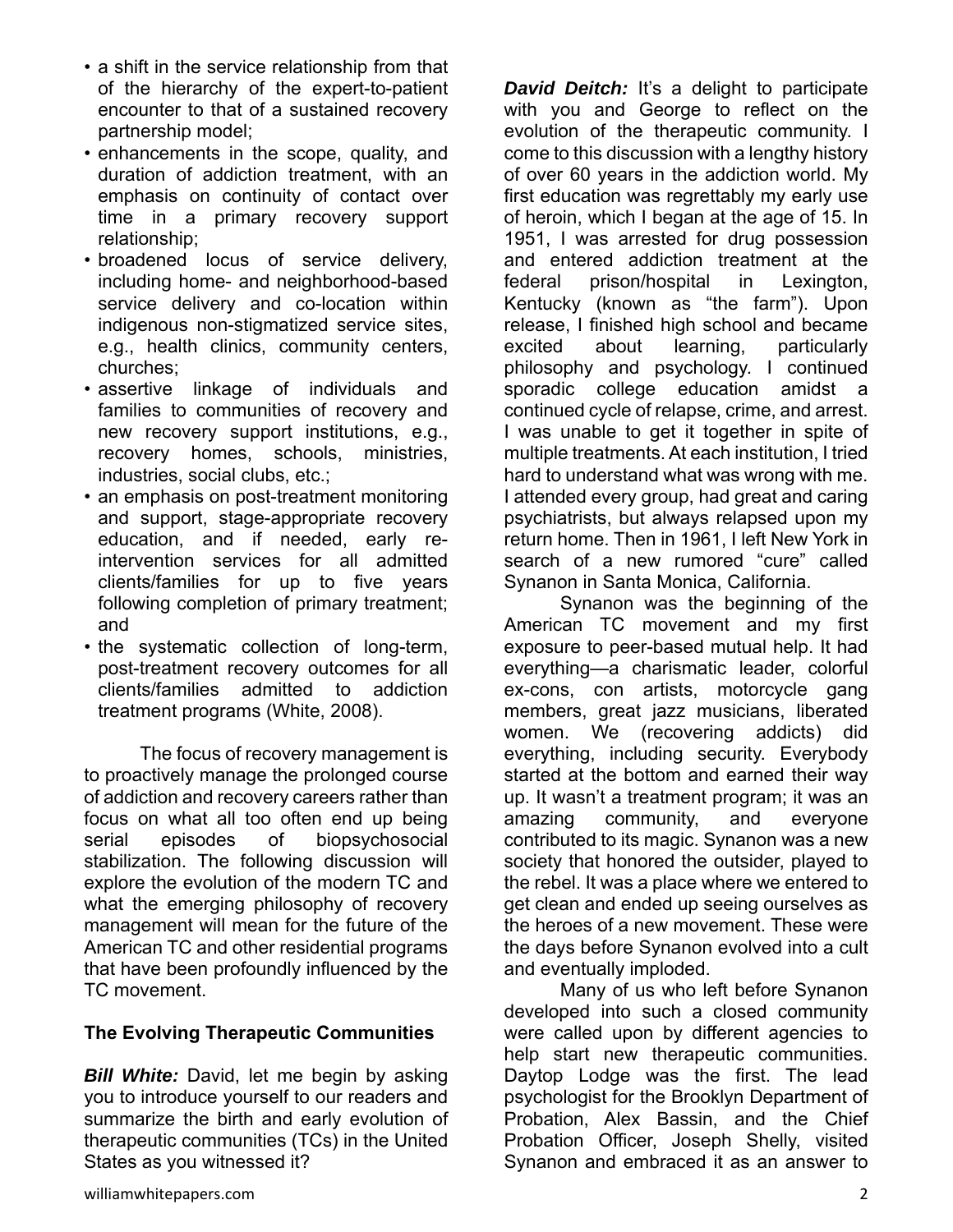the growing heroin problem in New York. They sought funds from NIMH [National Institute of Mental Health] to place addicts on probation into a Synanon-like setting and recruited me to develop that program. In 1965, we, along with Monsignor William B. O'Brien, formed Daytop Village. Daytop Village marked a break from Synanon and set the model for future TCs in terms of acceptance of government funding, evaluation procedures, and external governance.

 1965-1970 in New York was a breeding ground for TCs due in great part to the influence of Dr. Efren Raimirez, a psychiatrist recruited as New York City's first "drug czar" by Major Lindsay. Efren, who had been trained in the Maxwell Jones TC model, persuaded me to use the term therapeutic community (TC) as a more scientific way to describe our method. Until that time, we had proudly used the term "A Humanizing Community." Efren hosted regular meetings of key people interested in the treatment of heroin addiction. These meetings included Mitch Rosenthal, who developed Phoenix House; Judy Densen-Gerber, who founded Odyssey House; and a young social worker, who helped create Samaritan Village. Within a few years, Daytop graduates went on to help build Gaudenzia in Philadelphia, Gateway in Chicago, Walden House in San Francisco, and Marathon House of New England. By the 1970s, a full fledged TC movement was spreading across the United States, Europe, and Asia. TC methods became more diverse across these different geographical, cultural, and political contexts. Since this period, I have had the privilege of observing and participating in the worldwide spread and evolution of the TC as a treatment for addiction.

**Bill:** Thanks, David. George, could you introduce yourself to our readers and add your thoughts on the early evolution of the TC movement?

*George De Leon:* As a jazz musician years before my career as a psychologist, I understood the drug problem through its

impact on friends and fellow musicians, some of whom turned their lives around in Synanon. I had early contacts with Daytop Village and Synanon groups in New York, but my work in the TC movement began when Mitch Rosenthal asked me to bring my research skills to help in the development of Phoenix House circa 1967.

 The powerful transformational effects of the TCs on individuals that I observed as a psychologist convinced me that the acceptance and advancement of this approach depended upon supportive research. Our first investigations were to understand the treatment process and are described in a now out of print volume (De Leon, 1974). However, research quickly shifted to establish the credibility of the TC through outcome studies. This resulted in a 1973 publication in the Journal of the American Medical Association of our initial report on the relation of time in the program to post-treatment reductions in criminality and drug use. The development of the TCs in general and research in particular led to the first national conference on TCs in 1976, funded by NIDA, which I coordinated. A conclusion in the Proceedings of that event appears prescient today in 2009:

The TC's evolution may be characterized as a movement from the marginal to the mainstream of substance abuse treatment and human services. Unlike its communal prototypes which have disappeared in history, the TC is a hybrid spawned from the union of a grassroots self-help movement and the rise of publicly supported addiction treatment. As a mainstream modality, today, the TC contains a profound and paradoxical threat—the loss of the unique self-help identity that has defined its success. (De Leon & Beschner, 1977)

**Bill:** What do you see as the most significant changes in the TC since its inception?

*George:* Today, the TC modality consists of a wide range of programs serving a diversity of patients who use a variety of drugs and present complex social-psychological problems in addition to their chemical abuse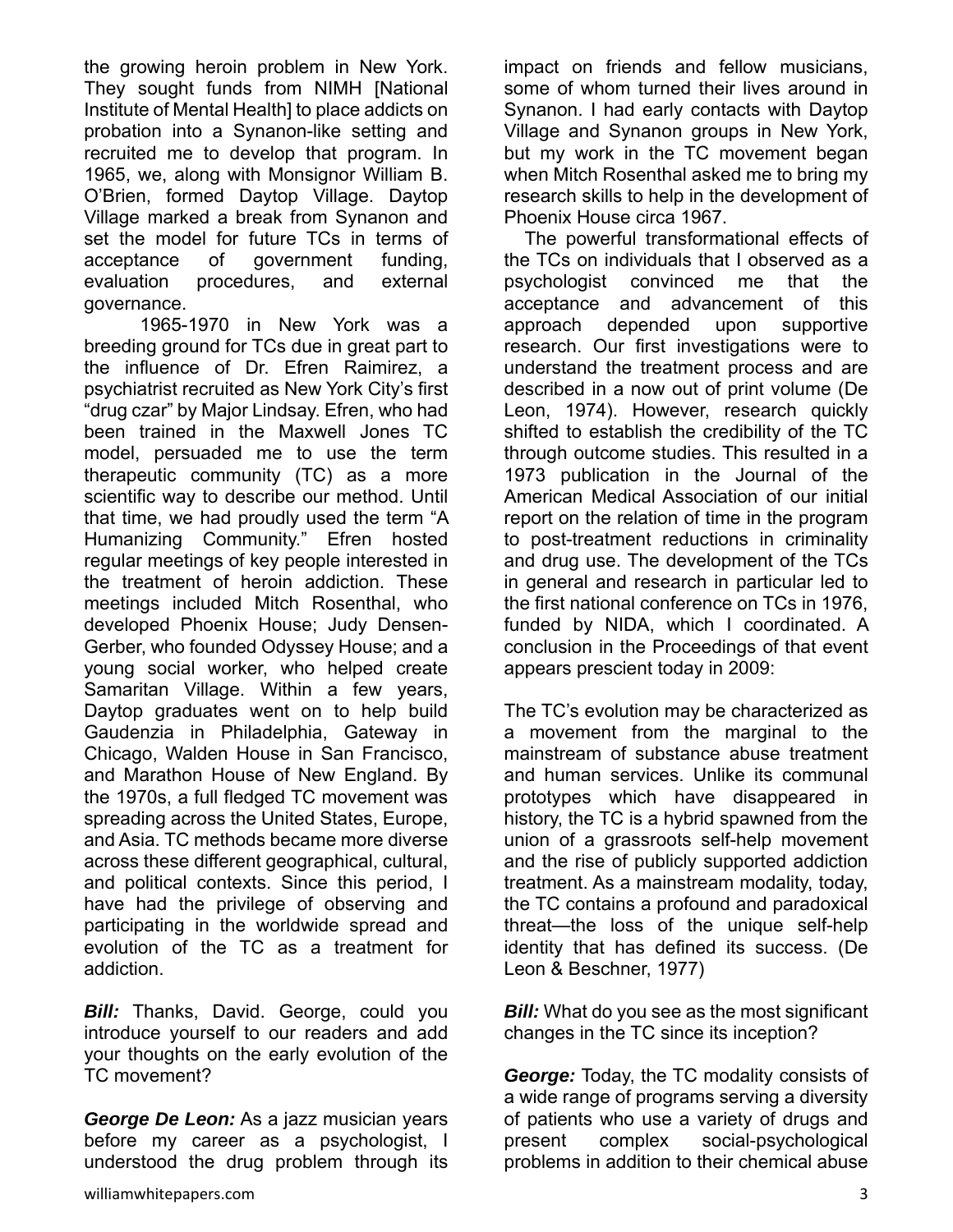(see De Leon, 1997, 2008). Patient differences as well as clinical requirements and funding realities have encouraged the development of modified residential TCs with shorter planned durations of stay (3, 6, and 12 months) as well as TC-oriented day treatment and outpatient ambulatory models for cocaine and methadone maintenance clients. Correctional, medical, and mental hospitals, as well as community residence and shelter settings, overwhelmed with alcohol and illicit drug abuse problems, have implemented TC programs within their institutional boundaries. A wide variety of practices and interventions have been incorporated into the basic TC approach to address the diversity of client needs and profiles. These include, for example, pharmacologic adjuncts for substance abusers with serious non-drug psychiatric diagnoses as well as evidence-based nonmedical interventions, such as motivational interviewing, relapse prevention training, cognitive behavioral strategies, and family therapies.

*David:* One of the most significant areas of change involves TC policies towards alcohol and the TC relationship with Alcoholics Anonymous (AA) and other communitybased support groups. Dederich, Synanon's charismatic founder, deliberately distanced Synanon from AA and NA. Early members of the TC movement had no idea of the history, Steps, and traditions of these fellowships. Some early TCs developed drinking privileges that could be earned as one matured within the TC. But the reality was that alcoholism began to degrade and kill exaddicts within the TC community who had influence, energy, and promise as future TC leaders. There was also a larger schism in the field in how alcoholics and opiate addicts were viewed—stereotypes that kept the fields separate for a number of years.

 Coming to grips with alcohol as a TC issue and moving toward integrated treatment of multiple drug dependencies occurred at a time the TC was trying to define itself amidst powerful outside influences. Members who emerged as leaders (once public funding was part of the

mix) then became staff. The concept of elders and change-agents slowly gave way to career paths and government regulation and demands for professional certification and licensure. Present but dwindling was the belief that modeling recovery remained a critical component of the TC-guided process of recovery. The emergence of the TC as a professionalized movement in the 1970s was a painful process.

**Bill:** What was distinctive about the TC? What philosophies and practices historically separate the TC from all other addiction treatment modalities?

*David:* To begin with, the TC was, in its earliest stages, completely consumer driven. These consumers shaped its methods, philosophies, business practices, and pushed the whole person focus—different individuals' talents led to new activities, which were then incorporated into practice. Secondly, it remained unusually responsive to the "in the trenches" social problems that were becoming evident in the second half of the twentieth century. For example, TCs were on the front lines in working with HIV and AIDS in non-medical settings, and again, it used those very consumers to help guide and create services for this population. The same was true with homeless and then transgender populations. Each of these consumer groups helped construct services in the TC that were relevant to their needs.

 Now admittedly, this adaptability can still be time and culture tied and as such, some TCs became rigid with outdated and questionable practices. This has created and continues to create both confusion and tension in the field. From the perspective of recovery-oriented treatment, the early TC format developed by consumers considered itself as the treatment plan, i.e., all people in it needed the same exact thing. Once it was considered a model deserving of funding, the funders demanded aspects of models they were familiar with—principally, the medical model—and as such, they wanted features such as treatment plans. While this was initially viewed with dismay, it led the way for new consumer driven adaptations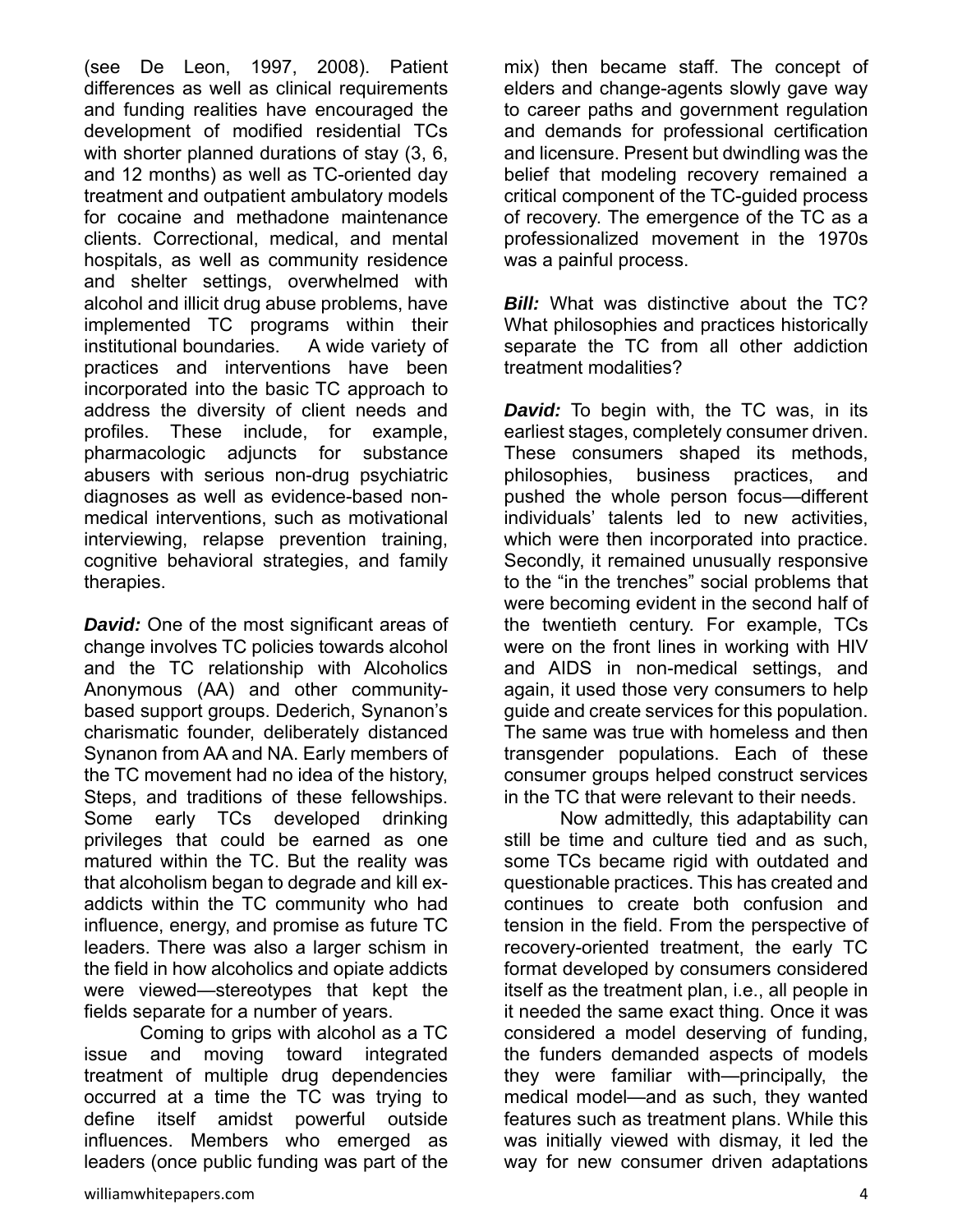like those mentioned above. The most lively and current adaptation is working with a wide variety of psychiatric co-occurring difficulties. This challenge has helped foster transdisciplinary treatment plan development, which, unlike medical and other addiction treatment models (multi-disciplinary), always keeps the whole person front and center. Every person on the team, including other client members, is made aware of what problems are paramount (first things first) and brings appropriate attention to the problem. This has brought a re-evaluation of the TC's early rejection of medications and a change in the early view that so-called "psychiatric issues" were an excuse and cover for people to escape personal accountability.

*George:* Arguably, the therapeutic community for addictions (TC) is one of the first formal treatment approaches that is explicitly recovery-oriented. Surely, AA and similar mutual self-help approaches facilitate recovery, but these represent themselves as support, not treatment. Pharmacological approaches, notably, methadone maintenance, have historically defined their treatment goal as the reduction or elimination of illicit opiate use. Evidencebased psychological approaches, such as cognitive behavioral therapy (CBT), contingency contracting, and motivational enhancement (MET) focus upon reduction in targeted drug use. In the TC perspective, however, the primary goal of treatment is recovery, broadly defined as changes in lifestyle and identity reflected in abstinence from all non-prescribed drug use, elimination of social deviance, and development of prosocial behaviors and values (De Leon, 2000). Thus, what distinguishes the TC is its recovery-oriented perspective guiding a unique social psychological approach community as method—which is designed to address changes in the "whole person."

**Bill:** What changes in TC practices do you feel were positive stages of maturation of the TC, and what changes do you feel may raise concerns about the integrity of the TC model?

*David:* The TC model must remain open to new problems and to new or better ways of handling complex problems. We know more now than ever before, but there's a lot more to learn. For example, the knowledge regarding brain adaptation to chronic drug use has helped us better appreciate craving and relapse. Reward seeking behavior is a fact of human existence and for many drug users, particularly those at end stage addiction, there are very few (if any) reward sources left but drugs. For this population in particular, any pharmacotherapy that can reduce craving is a step we must take to help open and sustain a recovery pathway.

 The long standing myth that an intervention, regardless of model type or duration, can provide a "cure" is over. To gain social approval, acceptance, and funding, TCs had to both buy in to the claim that they (and usually only they) could provide "cures." I think most treatment models, including the TC, now recognize that recovery does not occur as a result of the TC stay, but rather we are there to start the recovery process.

*George:* We've summarized above a number of broad developments in the evolution of the TC. However, advances in specific TC practices, though not uniformly incorporated in all programs, mark the maturation of the TC as a sophisticated treatment approach.

 As David mentioned, we have witnessed the inclusion of medications in the TC treatment regimen. The key development here is the gradual rapprochement between the TC "drug free" and the mainstream medically assisted/mental health perspectives. Examples include psychotropic medications for substance abusers with serious non-drug psychiatric diagnoses and the integration of buprenorphine and methadone into specially modified TCs. TCs have been adapted for the seriously mentally ill, adolescents, and juvenile justice and criminal justice clients and now incorporate evidence-based practices, which are relevant to the special needs of these populations. This reflects TCs' growing respect for individual differences.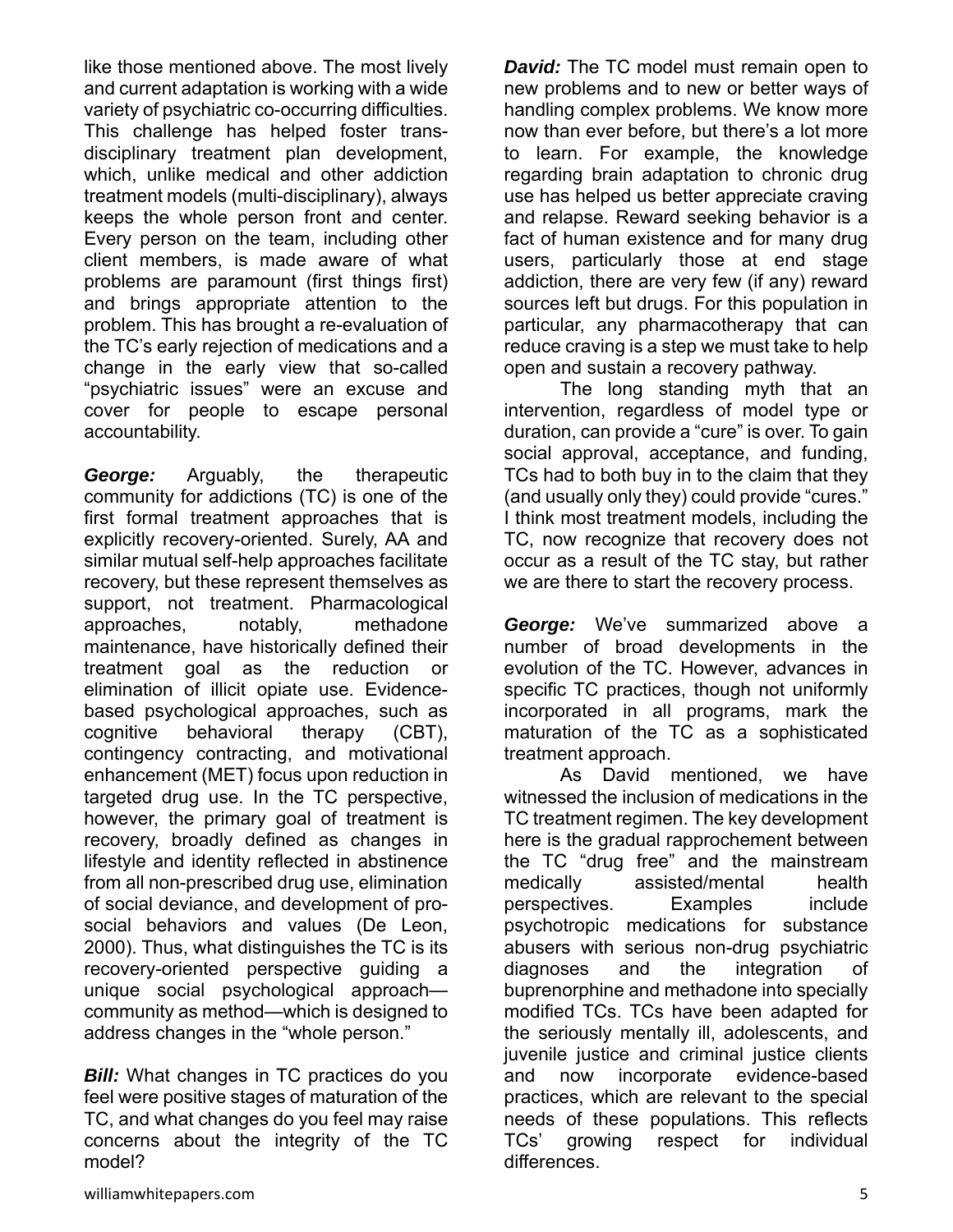The earlier adherence to a rigid view of individual change is altered in contemporary TCs. There is, for example, more flexibility in discharge and readmission policies. Dropout is no longer viewed as clinical failure but as an issue of motivation, readiness, and suitability for TC treatment.

 Family involvement has also dramatically changed within the TC. Contemporary TCs accept the importance of family/significant other involvement in the treatment of the client. They have incorporated a range of family therapy, education, and social activities aimed at sustaining client participation in treatment and enhancing family health.

 It is also noteworthy that TCs have abandoned questionable and harsh practices, e.g., shaved heads, stocking caps, wearing signs or baby diapers, employing toothbrushes (for cleaning urinals). These were rationalized as useful strategies for some clients in addressing the immaturity and social deviancy features of their disorder. Such practices were largely abandoned by the 1980s and are now prohibited by policy in contemporary TCs. (It should be noted that while harsh practices were unnecessary and appropriately abandoned, there is no compelling statistical or clinical evidence that they resulted in harmful outcomes.)

*Bill:* Could you both elaborate on fears you have about this loss of integrity of the TC model?

*David:* My principal worry about TC as a model is that treatment business needs and escalating regulatory demands conjointly erode the model. We already have seen cost-efficiency motivation result in utilizing large facilities—200 and 300 bed institutions—which then, due to size and logistic management, end up (as a result of efforts to find efficiency) sacrificing interactive healing methods because they take too much time.

*George:* The adaptation of the TC to serve special populations in special settings, the diversity of staff composition, and the

utilization of evidence-based practices all illustrate the remarkable flexibility of the TC. However, this evolution has been at the expense of advancing the TC as a unique social psychological model. What I am stressing here are three interrelated negative developments: the incremental drift away from implementing essential elements of the TC model; the incorporation of evidence-based practices and social services to substitute for rather than enhance community as method, the primary treatment element; and specifically, the abandonment of research and clinical efforts to refine and improve community as method. TC Research Findings

*Bill:* George, you have spent much of your career researching the effectiveness of the TC. What conclusions can be drawn from this research to date?

*George:* Over forty years of research has generated a considerable knowledge base concerning the effectiveness of the TC approach. The TC's role in initiating longterm recovery outcomes is documented by the weight of research evidence from multiple sources, including multi-modality and single program field effectiveness studies conducted worldwide that involve thousands of individuals followed up to 12 years post-treatment; statistical metaanalyses involving comparative studies; a small number of randomized control studies; and by indirect evidence from social psychological studies supporting basic elements of the TC model.

 Significant numbers of admissions to TCs reveal positive outcomes in reduction of drug use, reduction of criminality, increased employment, improved psychological status and quality of life, and reductions in medical and mental health expenditures. These personal outcomes of TC involvement obviously have significant cost benefits to society. Retention in treatment is the most consistent predictor of TC outcomes. Generally, the longer the stay in treatment, the better the post-treatment outcomes.

 The evidence is compelling that the TC is an effective treatment for a certain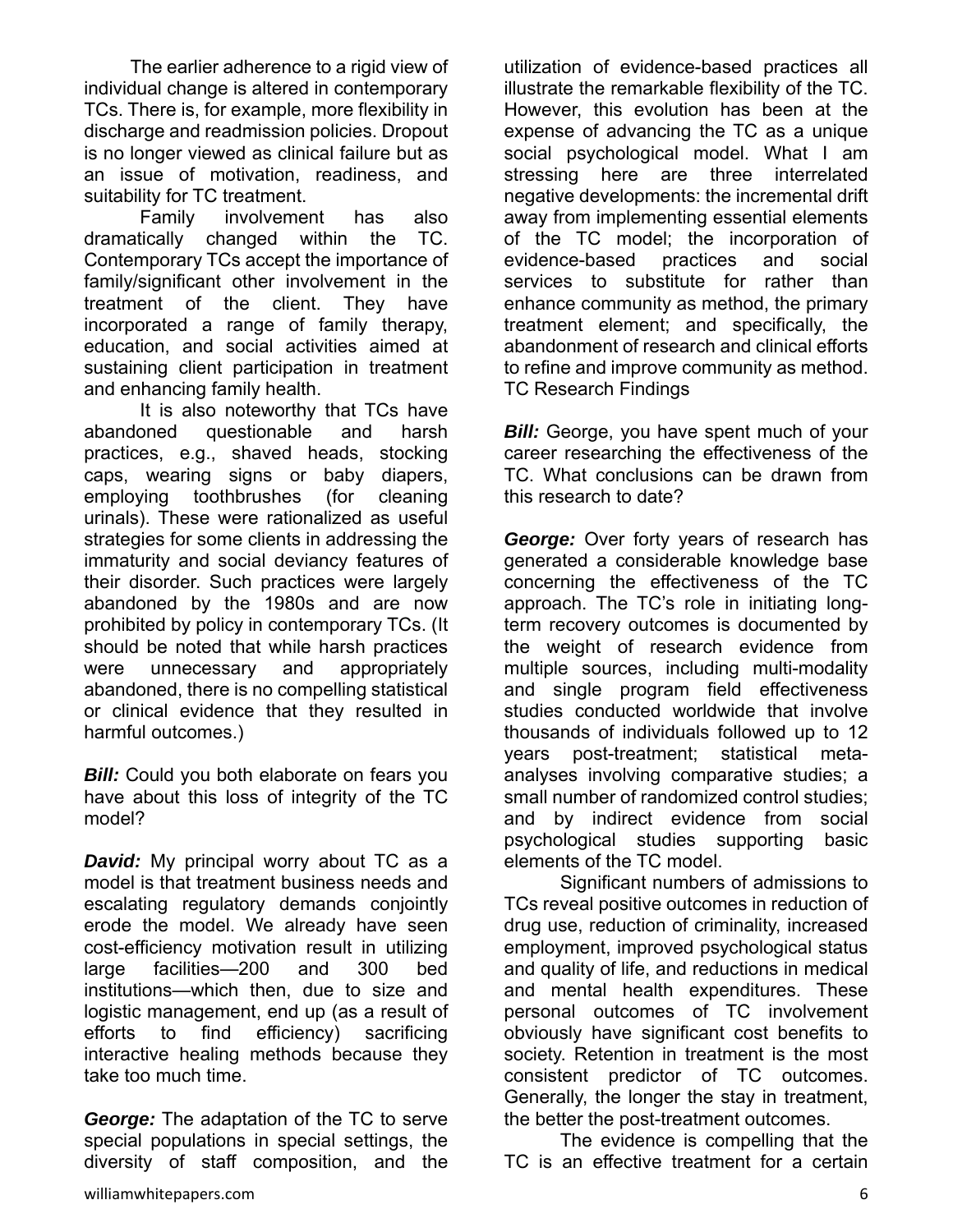subset of substance abusers. Those who benefit most display severe profiles in terms of substance abuse and associated social and psychological problems. Treatment effectiveness with these difficult populations is strongly associated with fidelity to the TC model. Fidelity can be maintained with standards for program certification, appropriate fidelity and quality assessment methods, relevant staff training models, and curricula, which result in credentialed TC professionals. Aftercare is also essential to the stability of treatment effects. As planned duration of residential treatment decreases, there is a necessary increase in the range of outpatient recovery-oriented treatment and social services that TCs are offering.

 The above asserts that the TC approach is effective for certain substance abusers and does not claim superiority or cure. Moreover, dropout is the rule across the major treatment modalities and analogously, the rates of non-adherence to medications for diabetes and hypertension is similar to the dropout rate for substance abuse treatment (McLellan, Lewis, O'Brien, & Kleber, 2000). Further, the time in program effects for TCs are reported almost universally, which underscores positive outcomes for many who do not complete treatment or enter the field. The effectiveness of a treatment should not be confused with retention, which remains a general problem in health care.

*David:* I am also uncomfortable with the claim that one major addiction treatment modality is superior to another. There is little evidence to support this, and I think such claims feed the social expectation that one approach offers a better "cure" than another model. TC approaches have critical and important dimensions that do help a number of people and yet fail to help others—a point that is evident if we look at the TC retention rates. Those for whom the TC is ill-suited are voting with their feet. Many of George's early studies include people staying clean as a result of their new social definition as helpers and the social status of the TC as a new modality—our early expansion years. The newly defined ex-addict staff didn't pay much attention to those who left and in fact, condemned them as losers. We viewed ourselves as cured and failed to realize that the source of our recovery maintenance was the fellowship of mutual help and support that came from our sustained connection with the TC. The cure was such an important part of our belief that when relapses occurred, they were hushed up or denied.

 While George and I agree on most things, especially those related to improving practices in TCs, I think it's important to recognize how much TC outcomes and practices vary from program to program, particularly across American, European, Asian, African, and Latin American contexts. Furthermore, what is considered community as method (as powerfully delineated and written by George) was principally formulated on practices in North America and from the early 70s and 80s when the TC movement was a new, romantic, and powerful political force in New York. George's work is far more sophisticated and aspirational than practices within far too many TCs that remain unproven and potentially harmful.

 Thirdly, the characterization of the problem as a problem of the whole person is essentially derived from early TCs, which referred to the problem as "character disorder"—a new descriptor developed in the 60s as more enlightened than "weak moral character" or "sinner." But even this new term created a pejorative, dehumanizing, stigmatizing view of the person seeking help for addiction. It contributed to staff in TCs and other treatment modalities in the early 1970s treating individuals in their care with contempt and control—that "my way or the highway" attitude. Those tough tactics were congruent with "the kick in the butt" that so many in the culture saw addicts as needing. Eventually, the TC evolved five areas of focus that distinguished the TC from other modalities: 1) behavior shaping, 2) emotional and psychological life, 3) intellectual, spiritual, and ethical life, 4) vocational and social survival life, and finally 5) bio-medical activity.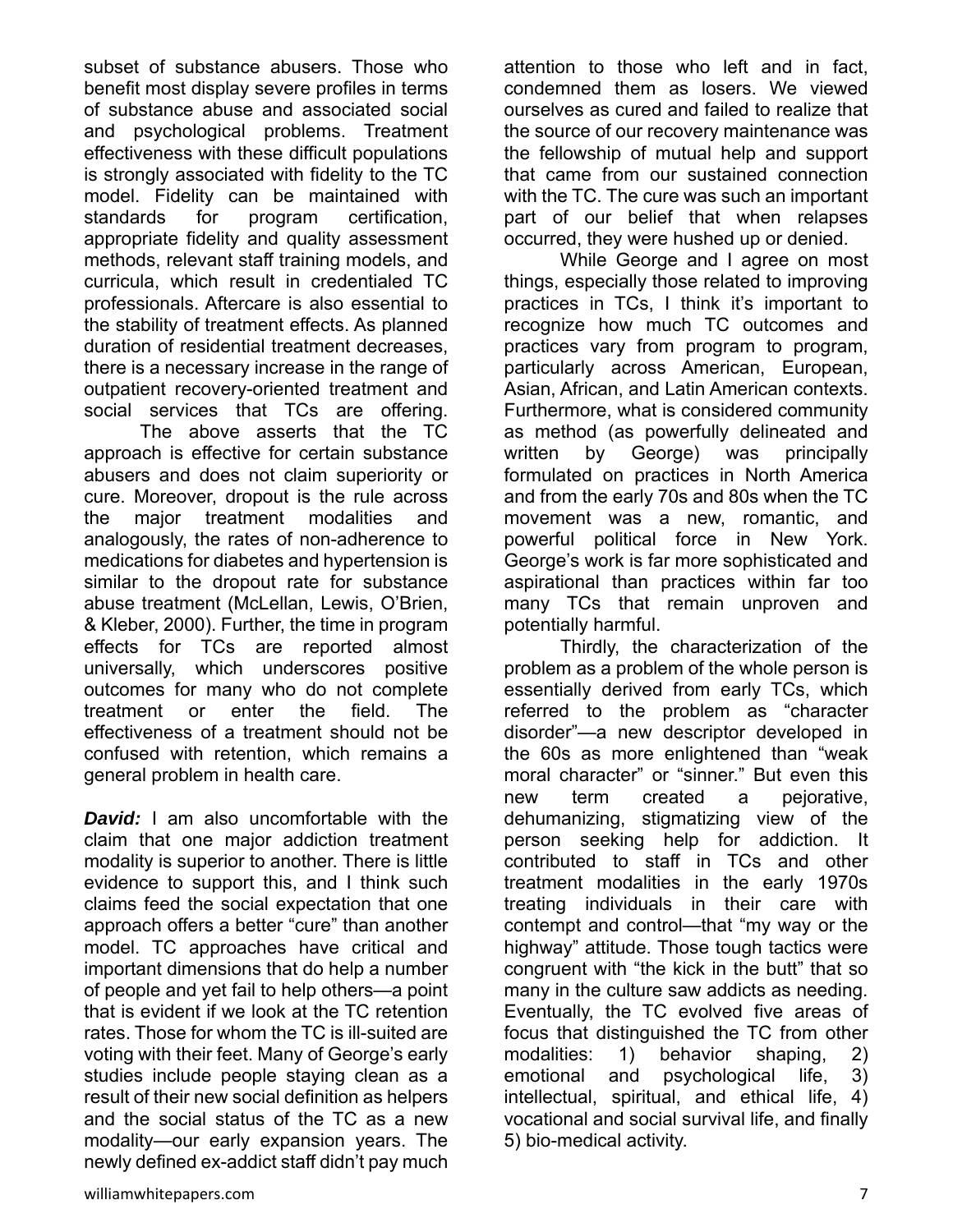*Bill:* What are the most important questions yet to be answered about the effectiveness of the TC?

*George:* David's comment raises a brief point of clarification. Early descriptions of the addict often referred to personality or character disorder. Diagnostic studies generally confirmed these descriptions in showing a prominence of Axis 2 categories, e.g., anti-social personality and to a lesser extent, narcissistic and borderline personalities. However, the term "whole person" was adopted to reflect the common clinical observation supported by research that substance abusers in TCs display a multidimensional disorder, including cognitive, emotional, and behavioral problems, all of which must be addressed to initiate a recovery process.

 There is still skepticism among some critics concerning the cost benefit of the TC given the relative lack of randomized, double blind control trials. This and other related questions define a new research agenda for the TC. First, we need randomized controlled trial studies, but these must by guided by the complexity of the TC approach. Second, we need research on how to improve the TC in such areas as engagement and retention, accelerating clinical progress, and isolating the relative effectiveness of program elements. In particular, community as method is a powerful approach that needs to be better understood and refined to realize its potential. Third, research is needed on appropriate models for staff training in the TC approach. The increase in traditional mental health, human services, and correctional professionals in TC staff compositions requires effective training models that assure fidelity in implementing community as method.

**David:** Unlike George, I do not think we have, as yet, TC research that thoroughly examines if length of stay matters. I think that without experimental design, random assignment, and controls, the model will still provoke skepticism. Permit me one example: most researchers have concluded

(as has George) that a minimum dose of at least 90 days participation is necessary to create some recovery direction. If we closely examine TC retention across the board nationally, we see that by day 30, we generally have lost 25% to 30%; by day 90, 30% to 40%; and by 120 days, about 50%. The only exception to this that I know of is when LOS [length of stay] is clearly described as short-term treatment—where, to the best of my ability to rationalize, people stay longer because they can see light at the end of the tunnel. Yet most TCs behave as if their members are going to stay considerably longer and frequently plan treatment content and sequence on this paradigm. Secondly, even when mandated to care on an average of six months as we have seen in "in-custody" TCs across the nation, once the halo effect—of initial enthusiasm, new social work role, and definition for the first wave of treated "excons"—wanes, outcomes plummet.

 My thinking is we need to seriously examine length of stay in the context of what is provided and when.

*George:* The relationship between retention and outcomes has been demonstrated in the major treatment modalities, including TCs, implying a "dose" related effect. In general, we can say that more is better. Also, clients mandated to community-based TCs show similar findings to "voluntary" clients, relating longer time to positive outcomes. The studies of prison-based TCs also support the time in program effects obtained in community-based populations. For example, completion of 9-12 months of prison-based treatment followed by 6+ months of TC aftercare in the community produces significantly reduced recidivism and drug use (see Special Edition: Drug Treatment Outcomes, 1999) compared to prison-based treatment alone. It is true that most completers of prison TCs do not elect aftercare, which underscores the importance of the above issues of motivation and engagement. Length of stay has always served as a proxy for dosage, that is, for time-correlated treatment activities. It is not time alone but engagement in these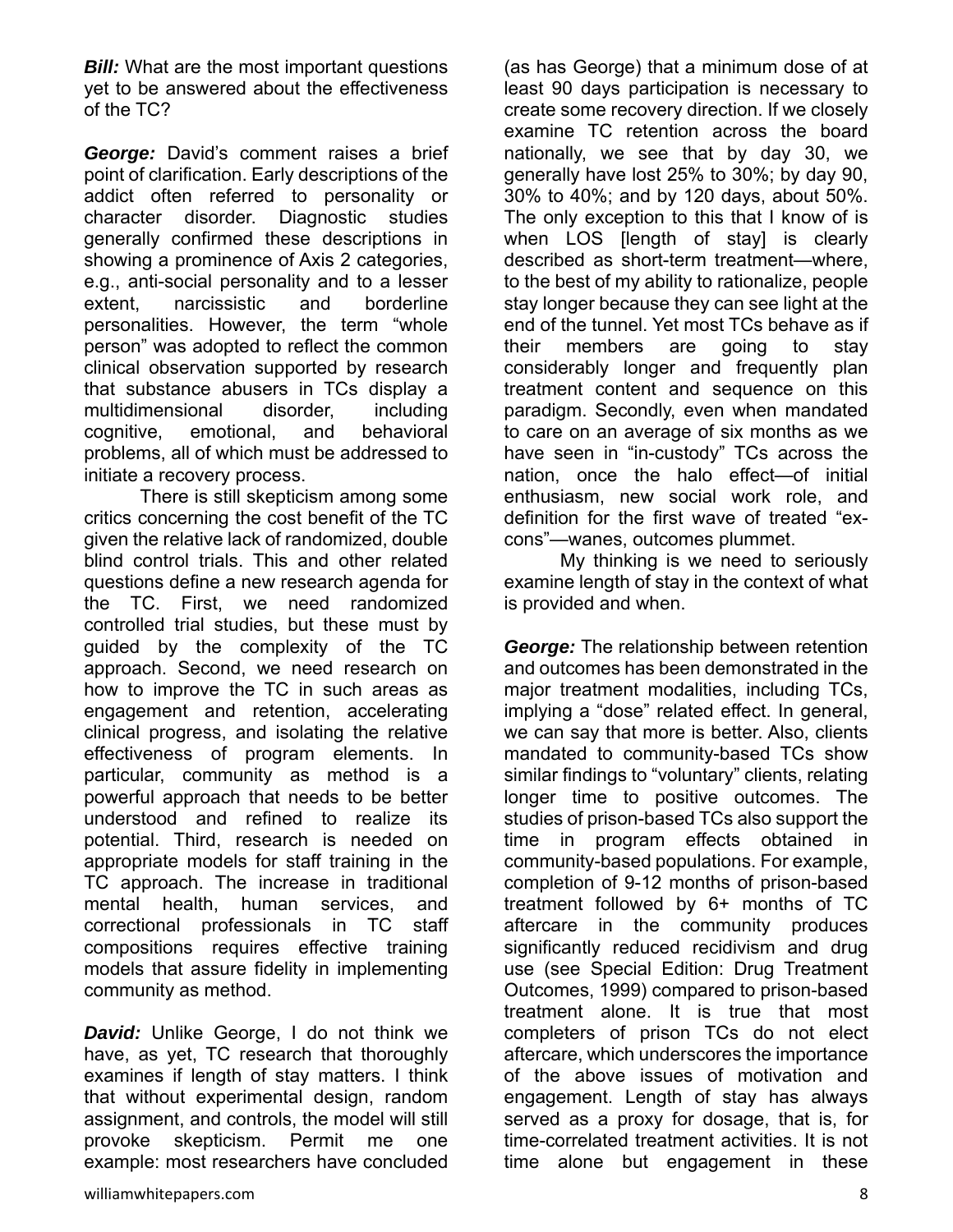activities that facilitates individual change (De Leon & Wexler, 2009).

## **Recovery Management and the TC**

*Bill:* RM calls for the historical reversal of the decreased duration of treatment across levels of care sparked by an aggressive system of managed behavioral health care. Do you see a day when treatment dose is extended beyond what have been evershortened lengths of stay?

*George:* Reductions in planned duration of (residential) treatment in the early (acute) stages of recovery have resulted in extending the period of continuing care or aftercare. In the best cases, TCs have adapted to this change in several ways: formulating more realistic goals for the shorter time in primary residential treatment; better assessment of individual differences as to the need for residential treatment (matching), and developing firmer links with aftercare resources, including greater involvement with 12-step groups. In a recovery-oriented framework, individuals learn to use the challenges of daily living in natural environments to advance incremental change in their recovery. The key issue for TCs is to prepare the individual for those challenges within shorter planned durations of primary treatment. This means that individuals obtain a "threshold dosage" of treatment to achieve early to mid stage recovery goals. These emphasize their commitment to utilize aftercare treatment as well as social and community resources of the system to facilitate their continued change process.

*David:* Depending on drug use and mental health severity, social and vocational resources are the key factors for us to consider in type of placement and initial duration. Regardless, what will count is the value of the exposure in terms of content and sequence—and this is best responded to by validated assessments that can measure needs and measure whether what we are practicing is actually effective.

*Bill:* A recovery advocacy movement emerged in the early 2000s that exerted a major influence on calls to shift addiction treatment toward a model of sustained recovery management (RM). These advocates argued that addiction treatment, through its professionalization and commercialization, had become disconnected from the larger and more enduring process of long-term recovery and that addiction treatment had become too isolated from local communities. Do you feel those are apt criticisms of the modern TC?

*David:* I absolutely do think these criticisms are overdue and accurate. As I mentioned above, the claims for cure and uniqueness and supposed competitive gain meant that (early) TCs viewed themselves as a single event intervention (with regards to duration). The TCs fixed the problem. Early concepts of service, community building, fun, and vibrant alumni helping to sustain the TC were slowly lost. Careerists replaced "change agents." Staff counselors replaced careerists, and licensing or certification and funder demands created commercialism. TCs were developed as alternatives to big costly bureaucratic institutions. They are now big businesses, highly bureaucratic, but still less costly—but something had to go: service to community, humility, time consuming interactive healing practices, and a good bit of "counselor" enthusiasm as those on the front line became inundated with management and regulatory demands.

 The recovery movement is timely, necessary, and has already provided a boost to TCs fortunate enough to work in proximity to active recovery management groups.

*George:* A disconnection from the recovery process by TCs is also evident but relates to broader issues that include the professionalization and commercialization of addiction treatment. In the evolution of the substance abuse treatment system, support has been inconsistent for recovery-oriented approaches in general and for TC programs in particular. This reflects policy and ideological issues that have disconnected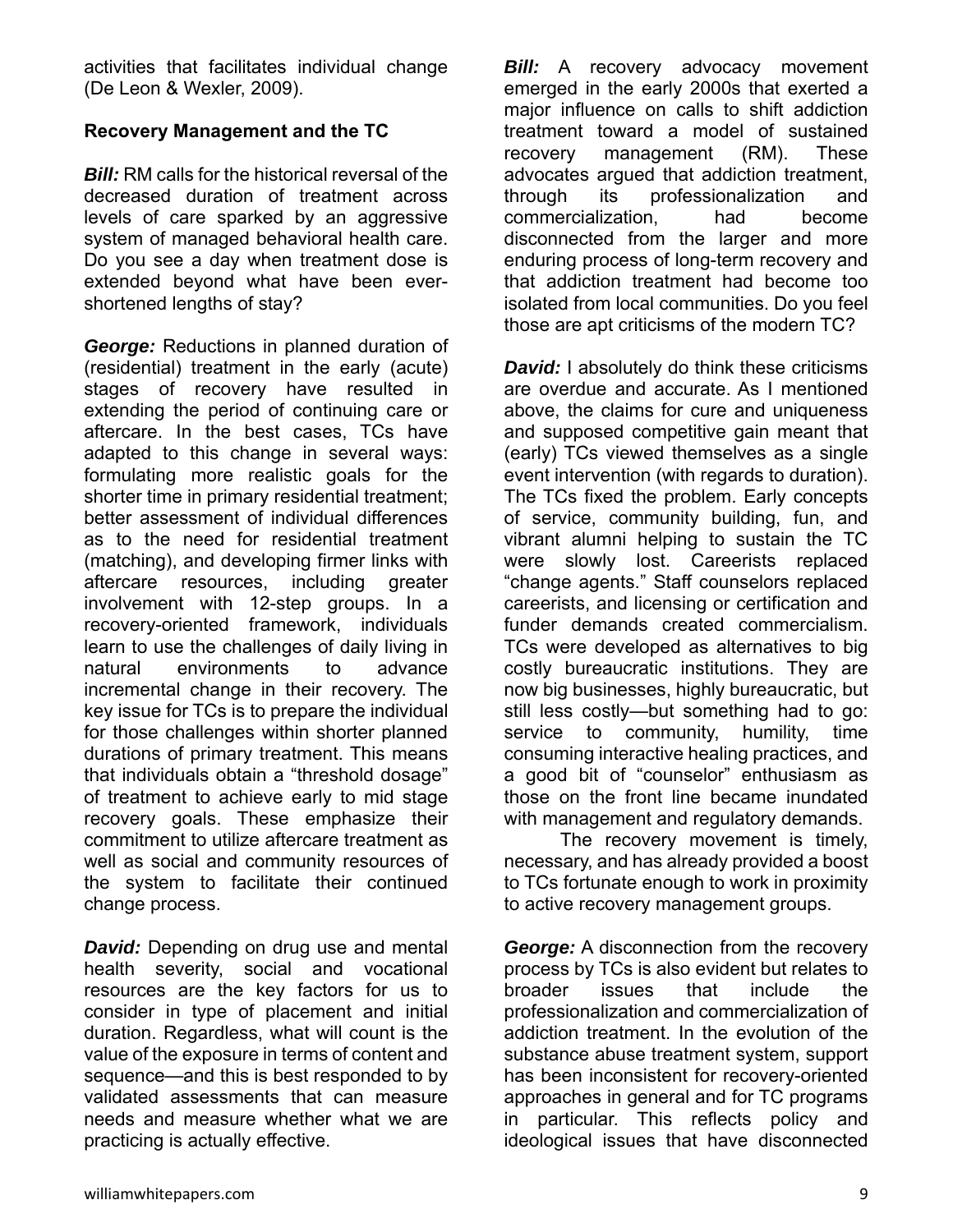the TC from the process of long-term recovery.

 Funding pressures have dramatically reduced the planned duration of treatment, often below threshold levels of time needed to initiate a stable recovery process. This policy contradicts the science documenting the relationship between retention and recovery outcomes in both community and correctional TC studies.

 The contemporary call for evidencebased strategies has focused upon treating specific behaviors such as drug use. This contrasts with evidence-based programs such as TCs, which are multi-interventional approaches designed to address the multidimensional "disorder of the whole person." The fidelity of TC programs has declined in part as a reaction to these various issues. Efforts to shorten program duration to treat serious abusers engenders less favorable outcomes; the incorporation of various evidence-based strategies (e.g., Cognitive-Behavioral therapy [CBT] or motivational enhancement [MET]) while useful, has substituted for rather than enhanced the active ingredient of the TC community as method. As TC agencies have strived to fit into mainstream medical/mental health/human services frameworks and to compete for and comply with contract requirements, regulations, and funding priorities, they gradually have drifted from their missionary goal to advance longterm recovery to that of managing disease.

**Bill:** Advocates of RM are calling for substantial changes in service practices within addiction treatment. Some of these recommendations have a historical mustiness about them. Do you see any of the early TC in these recommended changes?

*David:* I certainly see an enthusiasm, a zealotry, and emerging orthodoxy in its claims very much like early TCs. But that's okay; it's provoking new thinking for all of us.

*George:* I agree with David's characterization of the recovery phenomenon as similar to that of the early

**Bill:** Perhaps we can further explore how some of the RM practice changes will affect the future evolution of the TC. Let's start with the issues of attraction and engagement. The RM model calls for assertive community outreach, lowered thresholds of engagement, and a focus on enhancing treatment retention rates. How do you see the status and future of American TC practices in these areas?

*George:* The RM approach must acknowledge the proposition that the population of substance abusers varies in severity of substance abuse disorder, psychological health, lifestyles, and habilitation. For certain subgroups of substance abusers, a residential 24/7 TC will be necessary to initiate a recovery process. For these individuals, the TC has struggled with the issues of attraction and engagement, particularly since it is viewed as a high demand treatment (which is appropriate for a high severity client). Admission and clinical practices have altered to increase early engagement with some modest success, e.g., motivational enhancement, provision of pharmacological adjuncts, reductions in planned length of stay, increased flexibility in re-admission criteria, increased vocational training, and family involvement (including children with parents who are residents). Research is needed to further explore these and other engagement strategies. For the future, lower demand TC-oriented programs in nonresidential settings can target other subgroups of clients incorporating lower thresholds and other strategies for engagement. The objective in these (and all bona fide treatments), however, is to initiate a recovery process, which for some may result in their electing to enter higher demand residential TC programs.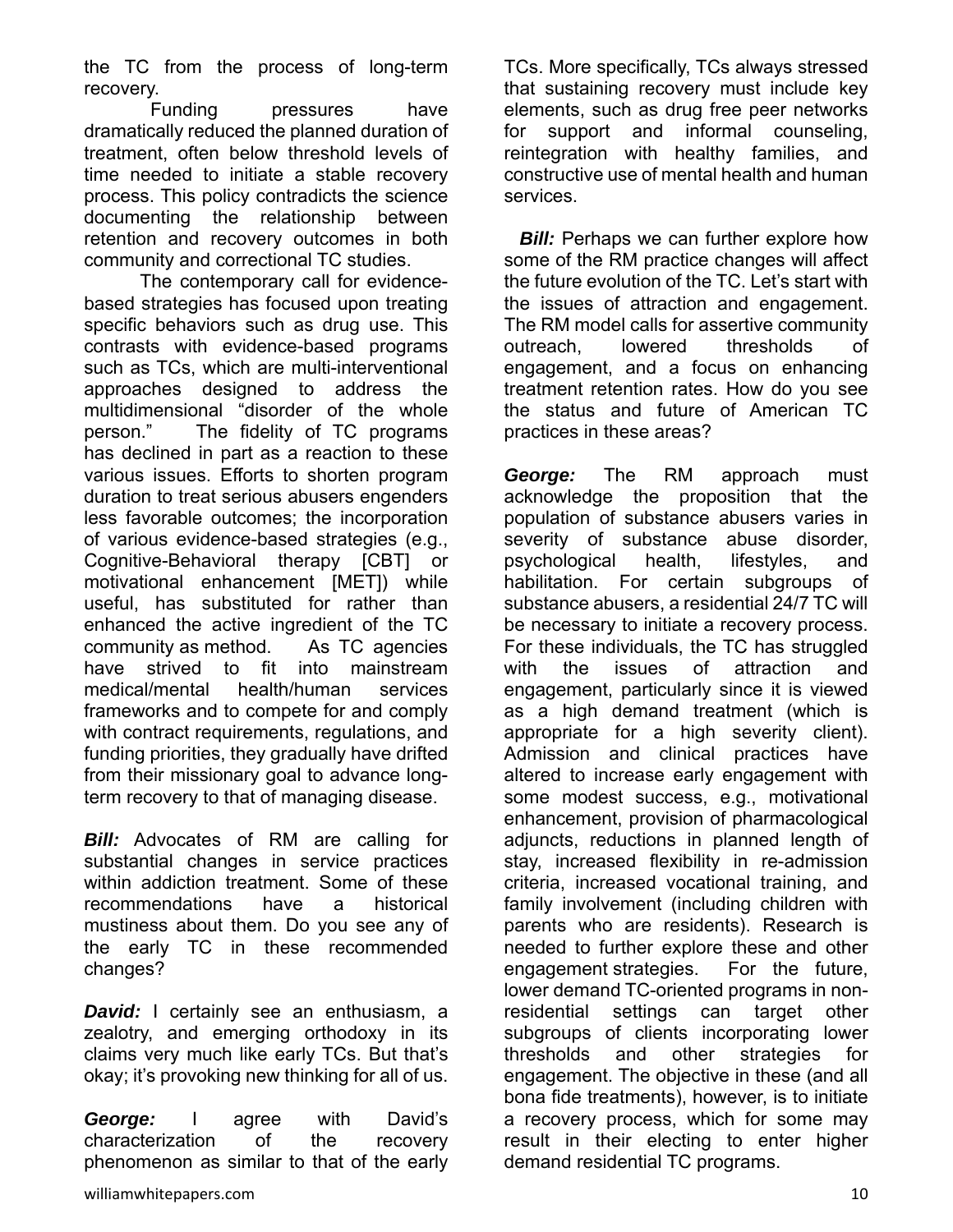**David:** The RM approach, as I mentioned above, is provoking wonderful discussions among those TCs. I am familiar with its creating "remember when" stories about the excitement when TCs did community outreach and engagement as well as community organizing but with a regretfully high threshold of admission at that time.

 In many TCs already, tactics to promote better engagement and acceptance are occurring: broader and more flexible policies regarding lapse and relapse as well as greater movement toward multiple forms of outpatient practices with greater emphasis on social cohesion and activities.

**Bill:** One of the most distinctive qualities of the RM model is its call for assertive and prolonged (up to five years) post-treatment recovery check-ups, sustained stage appropriate recovery education for individuals and families, and when needed, early intervention. Do you see the American TC moving in this direction?

*George:* The relationship of the TC and the Recovery Management initiative can be conceptualized in two perspectives. First is the specific role that TC programs assume in recovery-oriented systems of care. This perspective is illustrated in a recoveryoriented integrated system (ROIS) model currently in development in correctional settings (De Leon, 2007). Briefly, ROIS clients move in small peer cadres through a continuum of settings: a prison-based TC, a TC-oriented corrections-based transitional center, a TC-oriented post-release residential halfway house, followed by parole supervision and ambulatory treatment in the community. In each setting, the goals of reentry and recovery are mutually pursued. Treatment interventions, social services, and surveillance activities are guided by a common perspective on the disorder and recovery. Thus, in this model, it is continuity of perspective (recovery), method (TCoriented), and community (peer relationships) that constitutes an integrated system of care. (When parolees separate from ROIS, however, they must enter a system that includes the main elements of the RM model.)

 The second perspective is how TCs inform the recovery management initiative and reciprocally, how recovery management informs the TC model. In the shorter term TC, the individual uses the program to identify problems, understand recovery, and initiate change. In the ongoing time beyond the TC, the individual uses the real world resources for continuing change. These resources, to a considerable extent, are defined by the RM elements.

**David:** This movement to sustained recovery support is now occurring. TCs are finding multiple ways to link with mutual help recovery groups. The whole purpose of our work is to provide a continuum of care that promotes recovery management—acute care of any type as stand alone is a failed concept.

**Bill:** In closing, let me ask you about other changes in the TC model you foresee that will enhance long-term recovery outcomes?

**David:** Certainly TCs with this spirit of mobilizing mutual help will continue. They will learn more about assessment practices, and as they incorporate—as many have various evidence-based practices, sequenced appropriately and along a full continuum of care (in which people can enter and exit at any point) as well as the need for assertive connection of people to recovery support groups in the community, they will thrive.

 Those that do not permit people to enter a full continuum of care with constant links to and reinforcement for recovery groups of all forms based in the community will essentially atrophy and fail.

*George:* I think training and assessment are two critical areas of needed change. We need a framework to teach recoveryoriented concepts to staff and residents beginning in the primary treatment period in TCs. This would include curricula on the perspective of recovery (lifestyle and identity change), a staged framework of recovery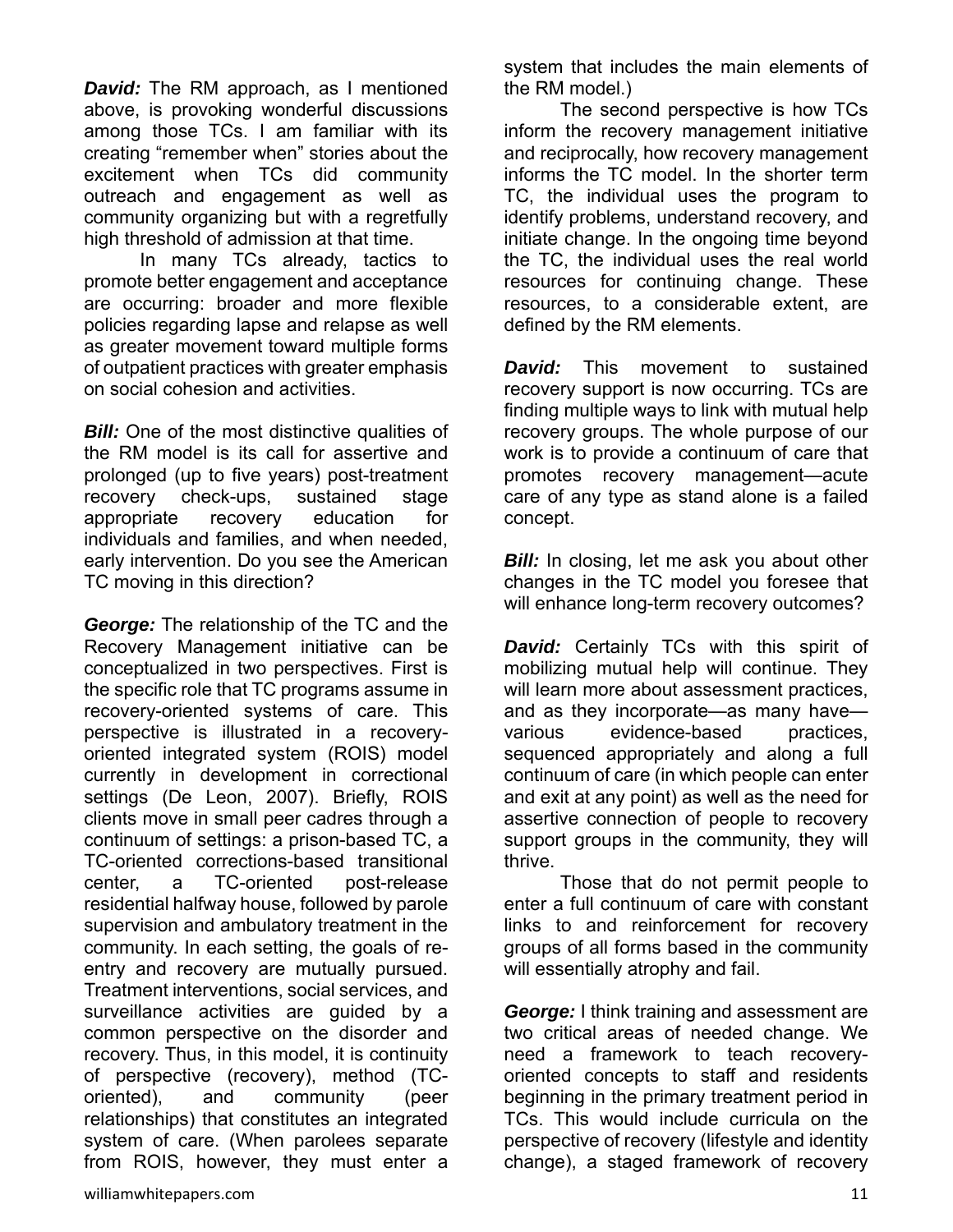that details profiles of clinical change that can be directly assessed on a regular basis, and a protocol for utilizing the RM elements beyond the TC. In the assessment area, we need uniform tools for the continual evaluation of recovery changes. These include a) primary clinical issues, which may require treatment b) stage-related recovery issues, i.e., how individuals are meeting the challenges in the stage process, and (c) recovery management checkups—how reliably individuals are adhering to the tools and daily practices for sustaining recovery.

**Bill:** Thank you both for your participation in this series.

**About the Authors**: David Deitch is one of the early pioneers in the worldwide TC movement. He most recently served as Senior Vice President and Chief Clinical Officer of Phoenix House. George De Leon is the founder and former Director of the Center for Therapeutic Community Research at National Development and Research Institutes, Inc. in New York and is author of *The Therapeutic Community: Theory, Model, and Method*. Bill White is a Senior Research Consultant at Chestnut Health Systems and author of *Recovery Management and Recovery-Oriented Systems of Care: Scientific Rationale and Promising Practices*.

#### **References and Recommended Reading**

De Leon, G. (1974). *Phoenix House: Studies in a therapeutic community.* New York: MSS Information Corporation (Arno Press).

De Leon, G. (1997). *Community as method: Therapeutic communities for special populations and special settings*. Westport, CT: Praeger.

De Leon, G. (2000). *The therapeutic community: Theory, model, and method.* New York: Springer Publishing Company.

De Leon, G. (2007). Therapeutic community treatment in correctional settings: Toward a recovery oriented integrated system (ROIS). *Offender Substance Abuse Report, V11*(4).

De Leon, G. (2008). Therapeutic communities. In M. Galanter, & H.D. Kleber (Eds.), *The American psychiatric publishing textbook of substance abuse* (4th Edition, pp. 485-501). Washington, DC: American Psychiatric Publishing, Inc.

De Leon, G., & Beschner, G. (1977). The therapeutic community. In *Proceedings of the therapeutic communities of America planning conference, January 1976*. Rockville, MD: National Institute on Drug Abuse.

De Leon, G., & Wexler, H. K. (2009). Therapeutic community for addictions: An evolving knowledge base. *Journal of Drug Issues, 39*(1), 167-178.

Deitch, D. (1974). The end of the beginning: Dilemmas of the paraprofessional in current drug abuse treatment. In E. Senay, & H. Alksne (Eds.), *Developments in the field of drug abuse: Proceedings of the national drug abuse conference* (pp. 1029-1036). Cambridge, MA: Schenkman.

Deitch, D. (1999). Conversation with David Deitch. *Addiction*, 94, 791-800.

Deitch, D., & Zweben, J. (1981). Synanon: A pioneering response in drug abuse treatment and a signal for caution. In J. Lowinson, & P. Ruiz (Eds.), *Substance abuse, Clinical problems and perspectives* (pp. 289-302). Baltimore, MD: Williams & Wilkins.

McLellan, A. T., Lewis, D. C., O'Brien, C. P., & Kleber, H. D. (2000). Drug dependence, a chronic medical illness: Implications for treatment, insurance, and outcomes evaluation. *Journal of the American Medical Association, 284*(13), 1689-1695.

Special edition: Drug treatment outcomes for correction settings [special issue]. (1999). *Prison Journal, 78*(3).

White, W. (2008). *Recovery management and recovery-oriented systems of care: Scientific rationale and promising practices.* Pittsburgh, PA: Northeast Addiction Technology Transfer Center, Great Lakes Addiction Technology Transfer Center,